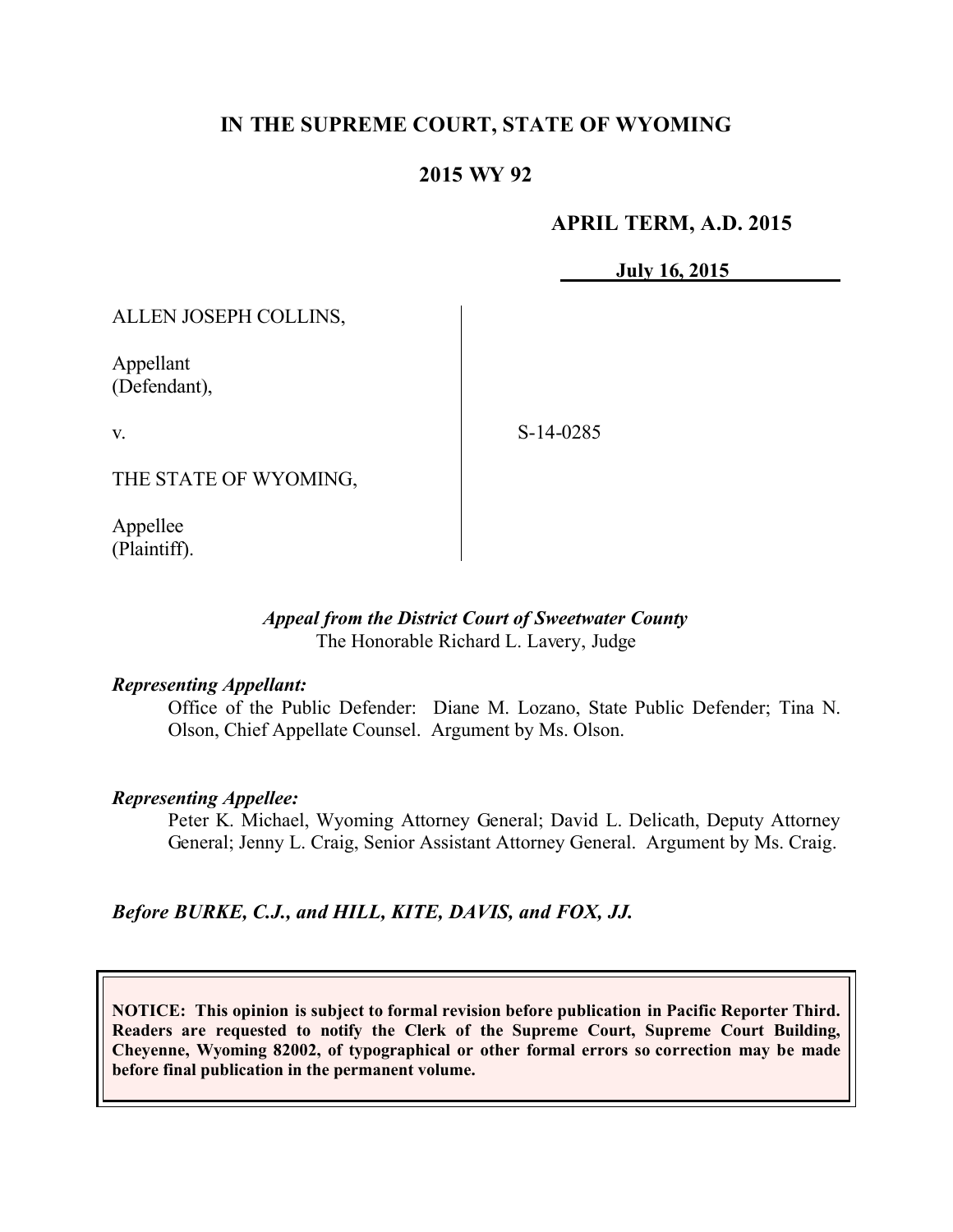#### **KITE, Justice.**

[¶1] A jury found Allen Joseph Collins guilty of one count of second degree sexual abuse of a minor. He appeals his conviction, claiming the prosecutor committed misconduct in several instances during closing arguments. We conclude Mr. Collins failed to show he was prejudiced by any prosecutorial misconduct and affirm the conviction.

#### **ISSUE**

[¶2] The issue for our determination is:

Whether prosecutorial misconduct occurred when in closing and rebuttal argument the prosecutor commented on defense counsel's failure to produce certain evidence and the fact that Mr. Collins did not confess, gave the jury a choice between finding either that the two child witnesses had lied or Mr. Collins was guilty, and referred to one of the child witnesses as a hero.

### **FACTS**

[¶3] In the summer of 2013, JP and his friend CT, both nine years old, were playing outside the apartment complex where they lived in Rock Springs, Wyoming. JP ran up the stairs to his apartment and told his mother that he had seen Mr. Collins, who lived in the same complex, put his hand down the front of CT's shirt. JP's mother found CT on the stairs outside their apartment and asked her if what JP had said was true. CT said it was. JP's mother told CT she needed to tell her mother. Later, when JP's mother learned that CT had not told her mother, she contacted CT's mother and told her what the children had reported. CT's mother talked with CT and later JP and both children repeated that Mr. Collins had put his hand down the front of CT's shirt. CT's mother contacted the Rock Springs police department. A Wyoming Department of Family Services (DFS) employee conducted a forensic interview with CT. During the interview, CT reiterated her earlier statement. Mr. Collins was arrested and charged with one count of second degree sexual abuse of a minor in violation of Wyo. Stat. Ann. § 6-2-315(b) (LexisNexis 2013).

[¶4] At trial, the State presented the testimony of CT and her mother, JP and his mother, a Ph.D. psychologist with expertise in treating adolescent victims of child abuse, and the police detective who interviewed JP and Mr. Collins. JP's mother testified about her son reporting to her what he had seen and her subsequent conversations with CT and CT's mother. JP testified that he saw Mr. Collins put his hand down CT's shirt and Mr. Collins was smiling as he did so. CT testified Mr. Collins put his hand down her shirt and squeezed her breast. She also testified Mr. Collins had done this to her between ten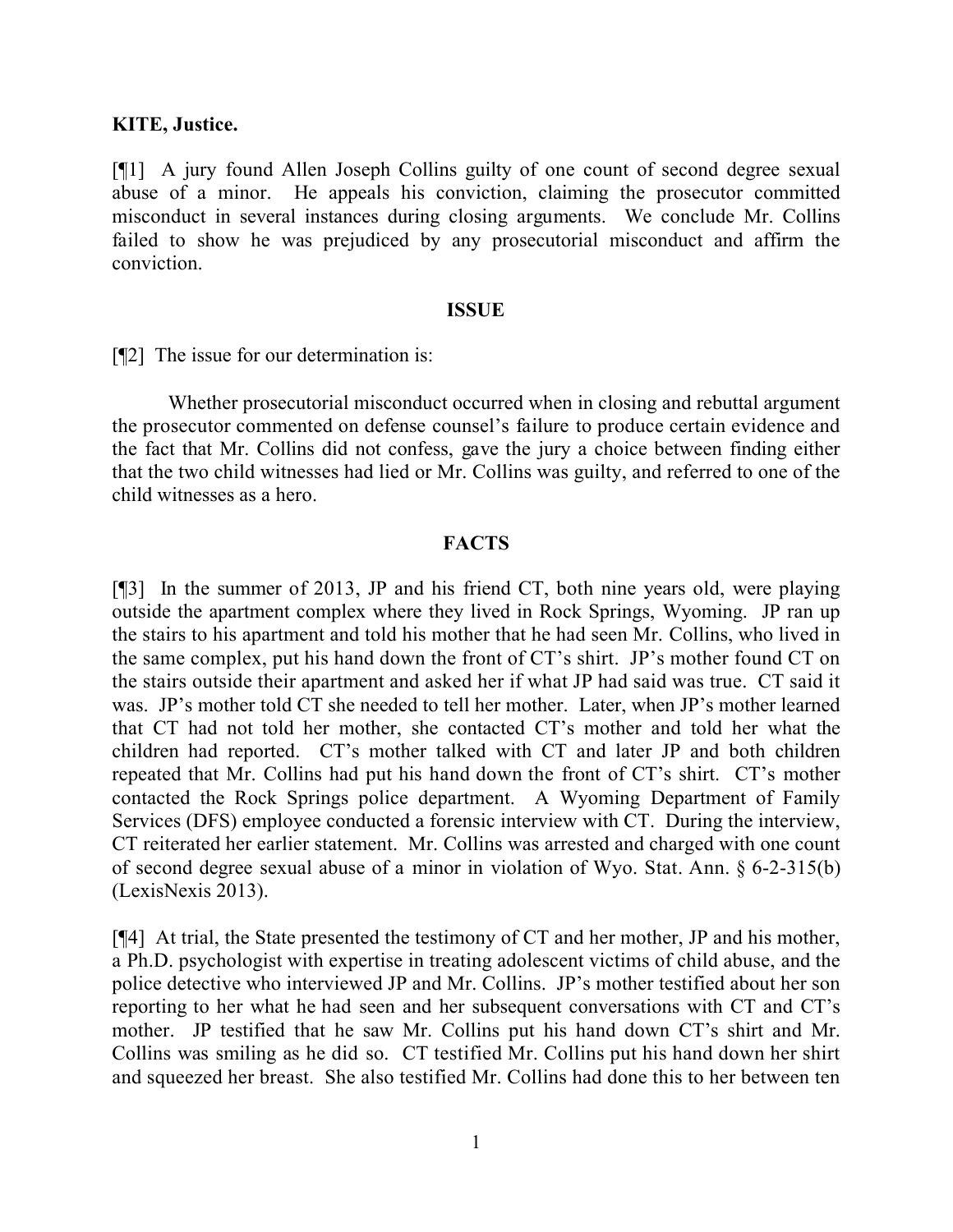and twenty times. Rock Springs police detective Clay Jarvie testified he interviewed JP and JP confirmed he had seen Mr. Collins put his hand down CT's shirt.

[¶5] Detective Jarvie also testified about his interview with Mr. Collins. During the testimony, the State played the tape recording of the interview. Several times during the interview, Mr. Collins denied putting his hand down CT's shirt. He said if it happened it was unintentional or "a freaking accident." Late in the interview, Detective Jarvie told Mr. Collins a story about a time when he personally had a lapse in judgment. After hearing the detective's story, Mr. Collins asked what would happen if he said he had experienced a lapse in judgment.

[¶6] Also during Detective Jarvie's testimony, the State played the tape recording of a telephone call Mr. Collins made to his daughter while he was in jail. During the conversation, his daughter asked what had happened. Mr. Collins responded:

> Well, I'll tell you. I've been doing everything right and everything. These kids were down in front of my place, making a mess, and I told them to get going, get going home, you know, and stuff, and –

> --I kind of touched the one a little bit, she's only nine years old, up by the chest. Didn't mean to. She went home –

. . . .

. . . . --and tells her mother. Well, they called the cops and got me for that shit.

[¶7] Through the State's witnesses, the defense attempted to show the investigation was incomplete and Detective Jarvie coerced Mr. Collins into making incriminating statements during the interview. The defense also attempted to show the DFS interview of CT was handled improperly and CT was coached into saying Mr. Collins had touched her breast between ten and twenty times. Alternatively, the defense attempted to show that if touching did occur, it was accidental and not for the purpose of causing sexual arousal, gratification or abuse.

[¶8] After the State rested, the defense moved for a judgment of acquittal, which the district court took under advisement. The defense then rested without putting on any evidence. The jury found Mr. Collins guilty of second degree sexual abuse of a minor. Mr. Collins filed a motion for judgment of acquittal and a new trial. The district court denied the motion and sentenced Mr. Collins to serve thirteen to fifteen years in prison. Mr. Collins appealed.

## **STANDARD OF REVIEW**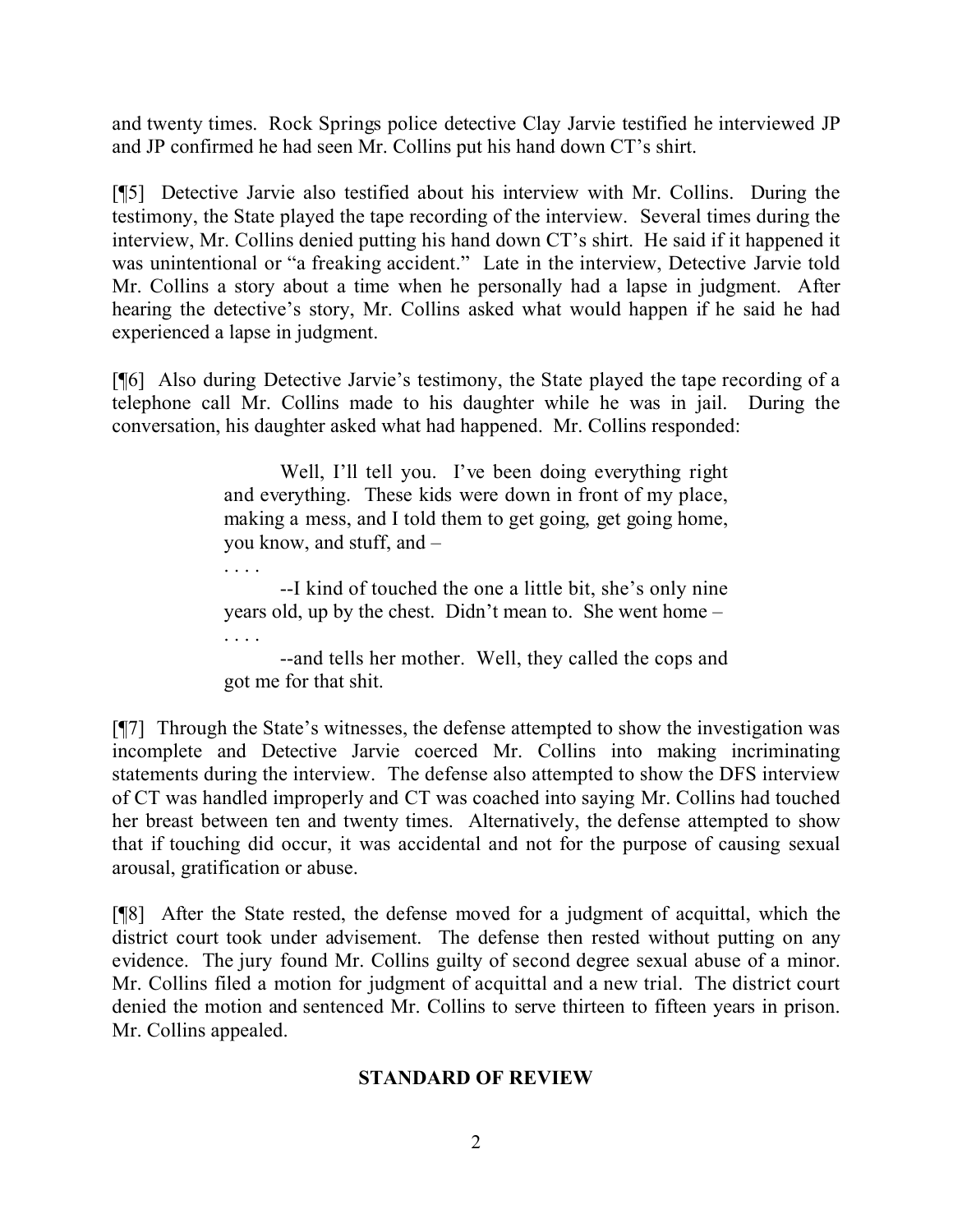[¶9] Mr. Collins contends prosecutorial misconduct occurred in four instances. First, he claims the prosecutor improperly commented in closing argument that defense counsel had failed to produce the transcript of the DFS interview of CT. Defense counsel objected to the prosecutor's comments at the time and those comments were the basis for the motion for new trial. We, therefore, review the district court's rulings on the objection and motion for an abuse of discretion. *Willoughby v. State*, 2011 WY 92, ¶ 8, 253 P.3d 157, 161 (Wyo. 2011). An abuse of discretion occurs when the district court could not have reasonably concluded as it did. *Id*.

[¶10] Defense counsel did not object when the other three instances of alleged prosecutorial misconduct occurred. We, therefore, review for plain error. *Fennell v. State*, 2015 WY 67, ¶ 23, \_\_ P.3d \_\_ (Wyo. 2015), citing *Anderson v. State*, 2014 WY 74,  $\P$  40, 327 P.3d 89, 99 (Wyo. 2014). Plain error exists when: 1) the record is clear about the incident alleged as error; 2) there was a transgression of a clear and unequivocal rule of law; and 3) the party claiming the error was denied a substantial right resulting in material prejudice. *Id*.

## **DISCUSSION**

## *1. Comments on evidence the defense did not produce.*

[¶11] During the DFS interview, CT told the forensic interviewer that Mr. Collins put his hand inside her shirt twice—the first time she met him and then again the time JP witnessed it. The interviewer then asked, "Do you think it's happened more than five times?"<sup>1</sup> The interview transcript did not indicate whether CT answered the question. The interviewer continued, "More than ten times? Is that a yes? Okay. How about more than 20 times? No? So maybe somewhere between 10 and 20 times?"

[¶12] On direct examination, the State's expert testified that children generally have difficulty articulating the number of times an event occurred and, rather than saying something happened "x" number of times, they are more likely to say it happened a lot. The expert testified that forensic interviewers are trained not to ask a child how many times something happened. On cross-examination, the expert testified that a forensic examiner would want to stay away from questions like those the interviewer asked CT. Later in the trial, defense counsel used the forensic interview transcript during crossexamination of CT to show that the interviewer asked the sort of questions the State's expert said should not be asked. Defense counsel also used the transcript to show that CT did not say Mr. Collins touched her breast between ten and twenty times; rather, the interviewer asked if that was so and CT merely responded, "Yes." Additionally, he used

<sup>&</sup>lt;sup>1</sup> The actual interview transcript was not introduced as an exhibit at trial and is not part of the record on appeal. Defense counsel read from the transcript on cross-examination of CT to refresh her recollection of the interview. Our description of the interview questions and answers is taken from the trial transcript.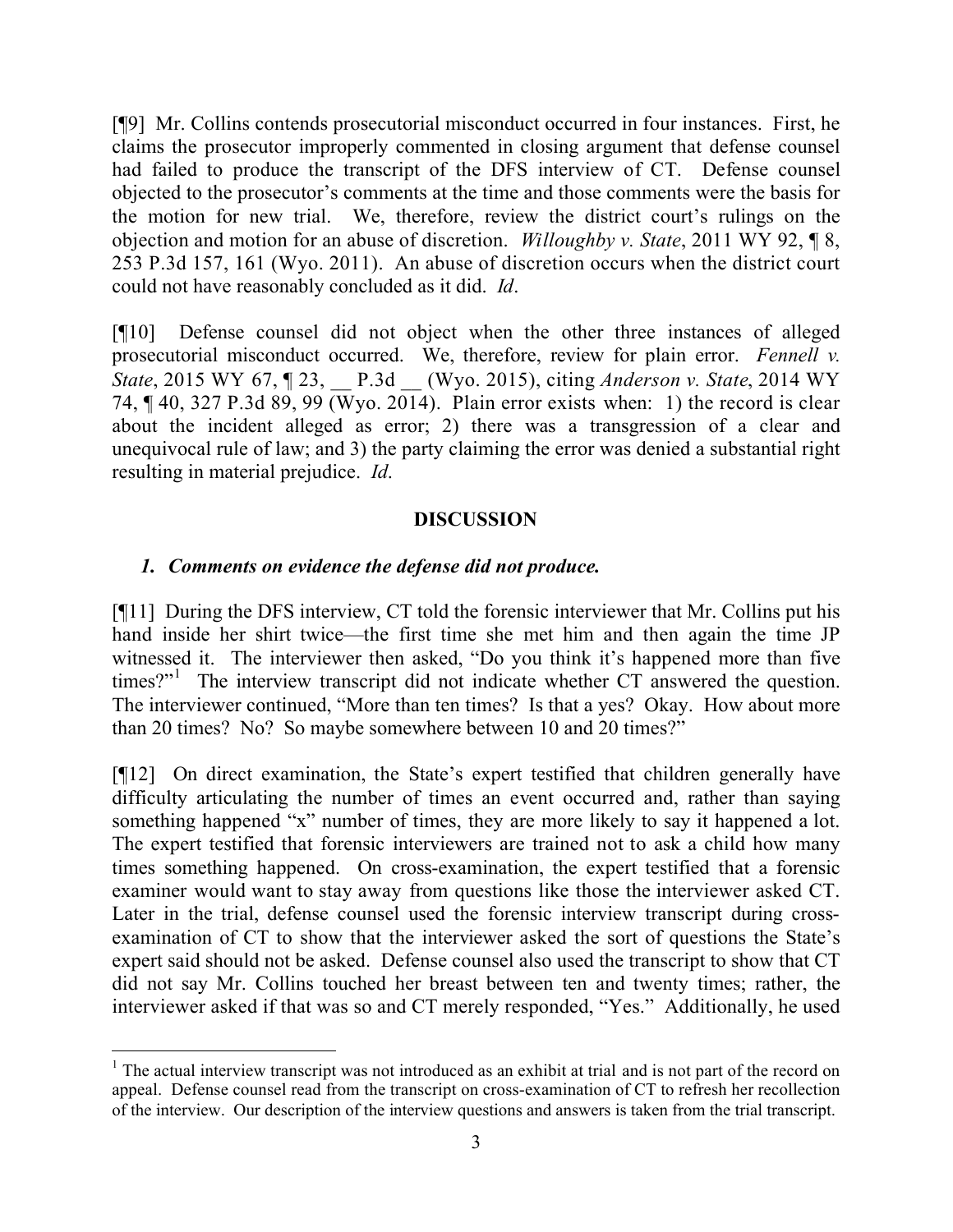the transcript to show CT's testimony that Mr. Collins put his hand "down" her shirt was inconsistent with a statement she made during the interview that he put his hand "up" her shirt.

[¶13] In his closing argument, defense counsel said:

[CT] goes to the Family Justice Center where she's interviewed by [DFS], and you heard from the State's own expert that the big question she asked was completely inappropriate. It was suggestive, it could possibly taint, and that information is what the police and the State then use to go after [Mr. Collins].

Not once did [CT] ever say that this happened 10 to 20 times until she took the stand. Not in any police interview, not in … the forensic child interview, never did she say that.

The specific question from [DFS] that I posed to [the State's expert], she says, "Uhm, do you think it happened more than five times?" No answer. "More than ten times?" And she says, "Is that a yes?" She's not even getting any verbal answer. There's some sort of nonverbal body communication. "Okay. How about more than 20 times?" Again, there's no answer. She says, "No?" She says, "Okay. So somewhere between 10 and 20 times." That is entirely the DFS caseworker. Not once does [CT] have to actually say … any of that.

The only thing [CT] says in that interview is two times. Two specific times. The very first time she met [Mr. Collins], and the very last time she met [him]. Nothing in between. She has said more than once. Is two times more than once? Yes. Absolutely.

Does [DFS] get any details in the interview? Very few. … All those details came from – the minimal details we have came from the forensic interview.

. . . . I think the State will focus on this 10 to 20 times thinking that we will tie that to make this event more believable, that it actually happened. The only person prior to court that ever said that was [the DFS interviewer]… [CT] never said that. Those were numbers given to her, they were put into her head, and she accepted them.

[The State's expert] talked about suggestibility. I think the State would like to tie in 10 to 20 events into a traumatic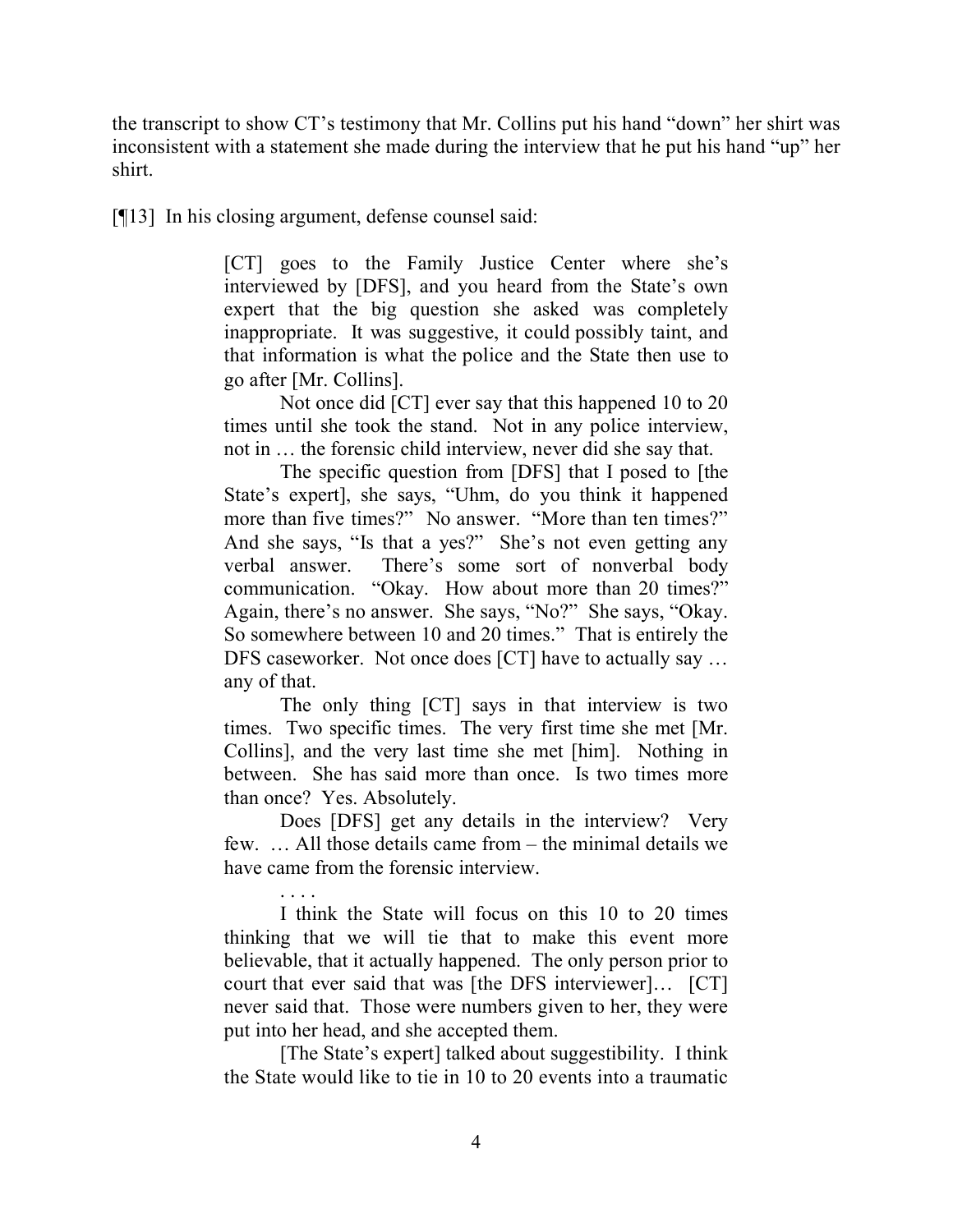bonding so that you can understand why she would keep going back to Mr. Collins.

[¶14] In rebuttal, the prosecutor responded:

There's been a lot of talk from [defense counsel] about this interview that [DFS] did and repeatedly talked about how poorly [it was done] and how poorly the questions were asked and what the responses were. You don't have that interview. You don't know what was said. [Defense counsel] said that [CT] said the hand went up the shirt. You don't know what was in that interview, and if [defense counsel] thought it was such a terrible interview and it was done poorly, then why didn't he show it to you?

[¶15] Defense counsel objected. The district court cautioned the prosecutor to be careful, and the prosecutor moved on to a different topic. After the verdict, the defense filed a motion for new trial on the basis of the prosecutor's comment that defense counsel could have introduced the interview transcript. The district court denied the motion, ruling that the comment did not impermissibly shift the burden of proof to Mr. Collins and, even if it did, Mr. Collins had failed to show prejudice.

[¶16] On appeal, Mr. Collins asserts the prosecutor's comments concerning his failure to produce the transcript of the forensic interview improperly shifted the burden to the defense to prove his innocence rather than requiring the State to prove his guilt. We have repeatedly said that prosecutors should not suggest a defendant carries any burden of proof. *Schafer v. State*, 2008 WY 149, ¶ 26, 197 P.3d 1247, 1252 (Wyo. 2008). In *Bland v. State*, 803 P.2d 856, 862 (Wyo. 1990), the prosecutor commented in rebuttal that the defendant had the same right as the prosecution to subpoena a witness for trial. The district court overruled defense counsel's objection to the comment. On appeal, this Court concluded the comment was improper and the objection should have been sustained. We said, "The State has the burden of proof, and whether or not the defense subpoenaed a witness is irrelevant."

[¶17] In *Schafer*, ¶ 25, 197 P.3d at 1252, the prosecutor told the jury in closing argument that "if there was some explanation for it, [the defense] could have put it on." Defense counsel objected and the district court admonished the prosecutor and ordered the statement to be stricken from the record. *Id*. The district court also reminded the jury of the instruction given previously that the defendant had no burden to present any evidence and instructed the jury to disregard any portions of the argument suggesting otherwise. *Id*. The defense moved for a new trial based upon the prosecutor's improper statement. The district court denied the motion. On appeal, the defense asserted the district court abused its discretion in denying the new trial motion. While reaffirming the principle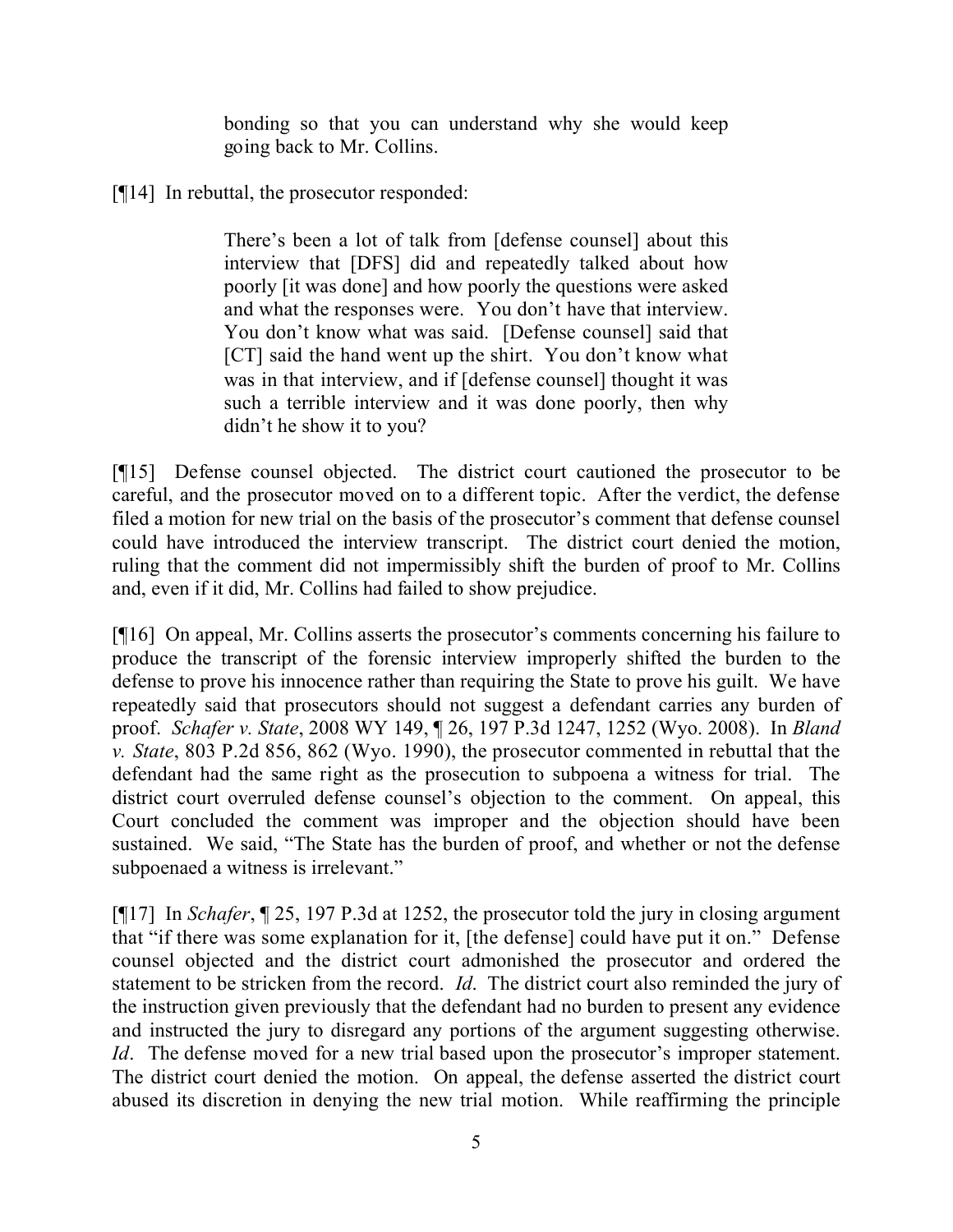that it is error for a prosecutor to suggest the defendant has the burden of proof, we applied the rule that a jury is presumed to follow a court's curative instruction and found no abuse of discretion. *Id*., ¶ 26, 197 P.3d at 1252. Mr. Collins' case is, of course, distinguishable from *Schafer* because, although the district court cautioned the prosecutor about her statement, it did not order the statement to be stricken, remind the jury that Mr. Collins did not have the burden of proof or instruct the jury to disregard the statement.

[¶18] In *Seymore v. State,* 2007 WY 32, ¶ 18, 152 P.3d 401, 407-08 (Wyo. 2007) (abrogated on other grounds by *Granzer v. State*, 2008 WY 118, 193 P.3d 266 (Wyo. 2008), the prosecutor told the jury during voir dire that it was his job to present the evidence tending to show the defendant was guilty and defense counsel's job to present the evidence tending to show his client was not guilty. He continued:

> If the defense has evidence they want you to consider in deciding this case, then they should put it to you. They should bring it to your attention. They should bring it to court and show it to you, or have someone testify about it, that it's not the State's role to present that evidence to you.

*Id.*, 152 P.3d at 408. Then, in closing argument, the prosecutor used a demonstrative exhibit to show the evidence he believed should have been brought before the jury by the defense. We held the prosecutor's burden shifting remarks were improper and prejudicial when combined with numerous other prosecutorial transgressions and remanded the case to district court for a new trial. *Id*., ¶ 22, 152 P.3d at 410-411.

[¶19] In the present case, the prosecutor's statements were improper for a couple of reasons. First, the prosecutor's statement that the jury did not have the interview and did not know what was said suggested that defense counsel did not accurately quote the interview. Again, the interview transcript is not part of the appellate record; however, if defense counsel inaccurately quoted it during witness examination or in closing argument, we presume the prosecution would have objected or presented evidence showing the interview questions were not as defense counsel represented. Nothing in the record before us suggests defense counsel inaccurately quoted the interview. In fact, the district court found the prosecutor's statement that the jury did not know what was said to be incorrect, noting that defense counsel read extensively from the transcript. To suggest that defense counsel did not accurately read the transcript, particularly on rebuttal when defense counsel had no opportunity to respond, was improper.

[¶20] We find the prosecutor's statement that if defense counsel thought the interview was so terrible he should have shown it to the jury equally improper. Not only did the statement suggest Mr. Collins had the burden of presenting evidence, it also implied the transcript would have been admitted if only defense counsel had attempted to introduce it. The comment did not inform the jury that the district court could have excluded the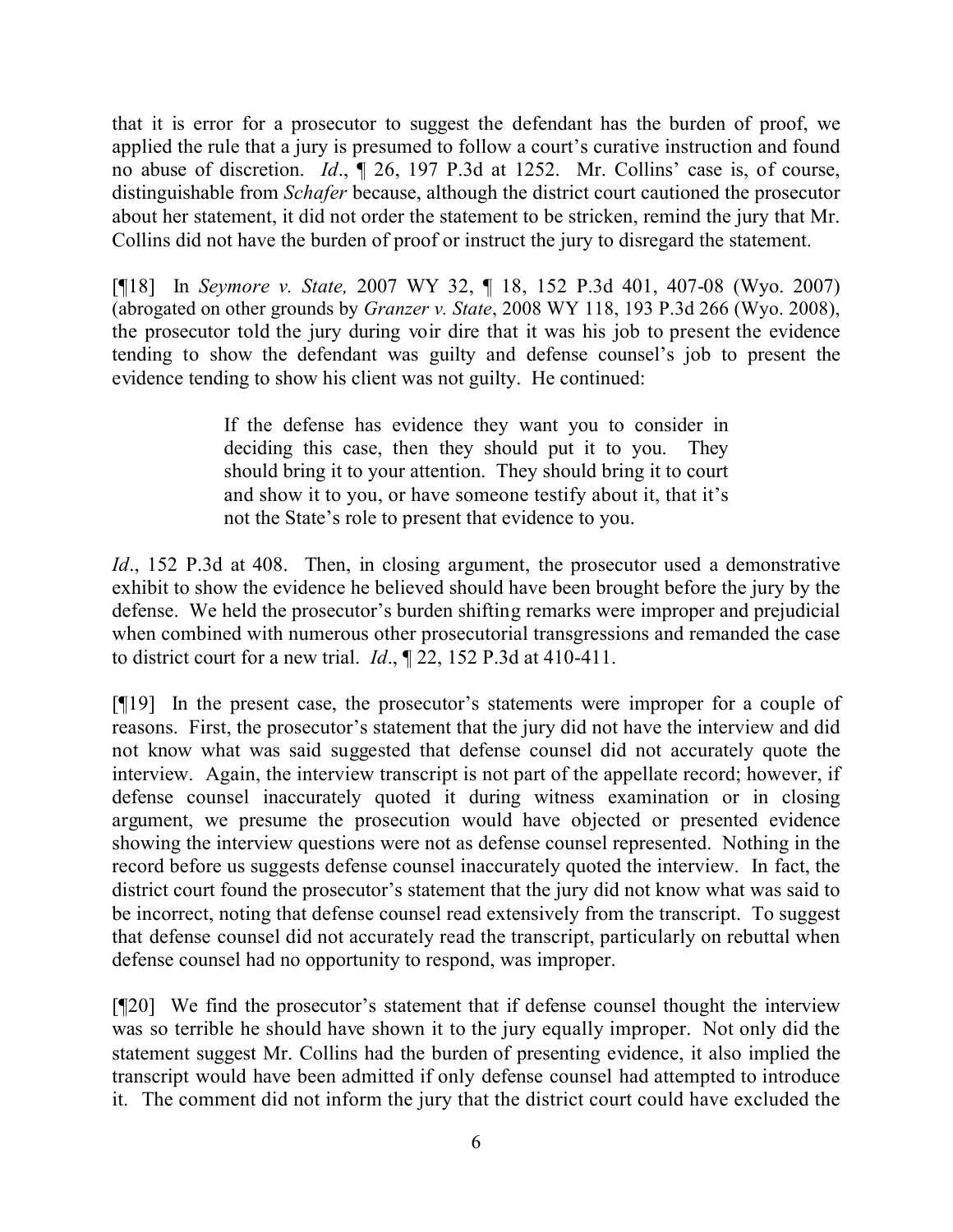transcript upon finding it lacked foundation, was hearsay or was more prejudicial than probative. Other than the portions read by defense counsel, we do not know what was in the interview. The prosecutor, however, having listed it as an exhibit in her pre-trial memoranda, presumably did know what was in it. With that knowledge, she decided not to introduce it at trial. To the extent her decision was based on a determination that it was not admissible, it was not fair to suggest to the jury, particularly during rebuttal, that the defense could have shown it to the jury.

[¶21] When defense counsel objected to the prosecutor's statement, the district court asked counsel to approach the bench. Outside the jury's hearing, defense counsel made his objection. The prosecutor responded that her comment was a permissible response to defense counsel's statements about the transcript in his closing argument. The district court cautioned the prosecutor that she needed "to be really careful in that regard." The prosecutor said she was finished with her comments about the transcript. Defense counsel did not ask the court to strike the comments or instruct the jury to disregard them. The prosecutor then moved on to a different topic.

[¶22] When the defense filed its motion for new trial on the basis of the prosecutor's comments, the district court denied the motion, ruling the comments were not improper (although they "tread[] perilously close to unsafe ground"); even if they were improper, Mr. Collins had not shown prejudice; any prejudice he might have been able to show was mitigated by the jury instructions; and Mr. Collins essentially waived his right to complain about the comments when he failed to ask for a limiting instruction. Although we disagree with the district court's finding that the comments were not improper, we find the district court's other rulings to be reasonable. The jury heard all of the questions, testimony and argument concerning the interview, including the portions read by defense counsel. The jury was instructed that the law never imposes upon a defendant in a criminal case the burden of producing any evidence; rather, the State always has the burden to prove the defendant's guilt beyond a reasonable doubt as to each element of the offense. The jury was also instructed that the statements of counsel are not evidence. We presume the jury followed the court's instructions. *Haynes v. State*, 2008 WY 75, ¶ 22, 186 P.3d 1204, 1209 (Wyo. 2008).

[¶23] Additionally, whether or not the DFS interview was improperly conducted, the jury heard the testimony of CT that Mr. Collins put his hand inside her shirt twice and knew that testimony was consistent with her interview statements. The jury also heard the testimony of CT's mother, JP and JP's mother. And the jury heard the statements of Mr. Collins in the police interview and the telephone call. Whether or not the jury believed CT was coached into saying it happened ten or twenty times, there was ample evidence from which it could find Mr. Collins put his hand inside CT's shirt once and was guilty of one count of sexual abuse of a minor. The district court did not abuse its discretion in finding Mr. Collins failed to show the prosecutor's comments in rebuttal concerning the interview caused prejudice.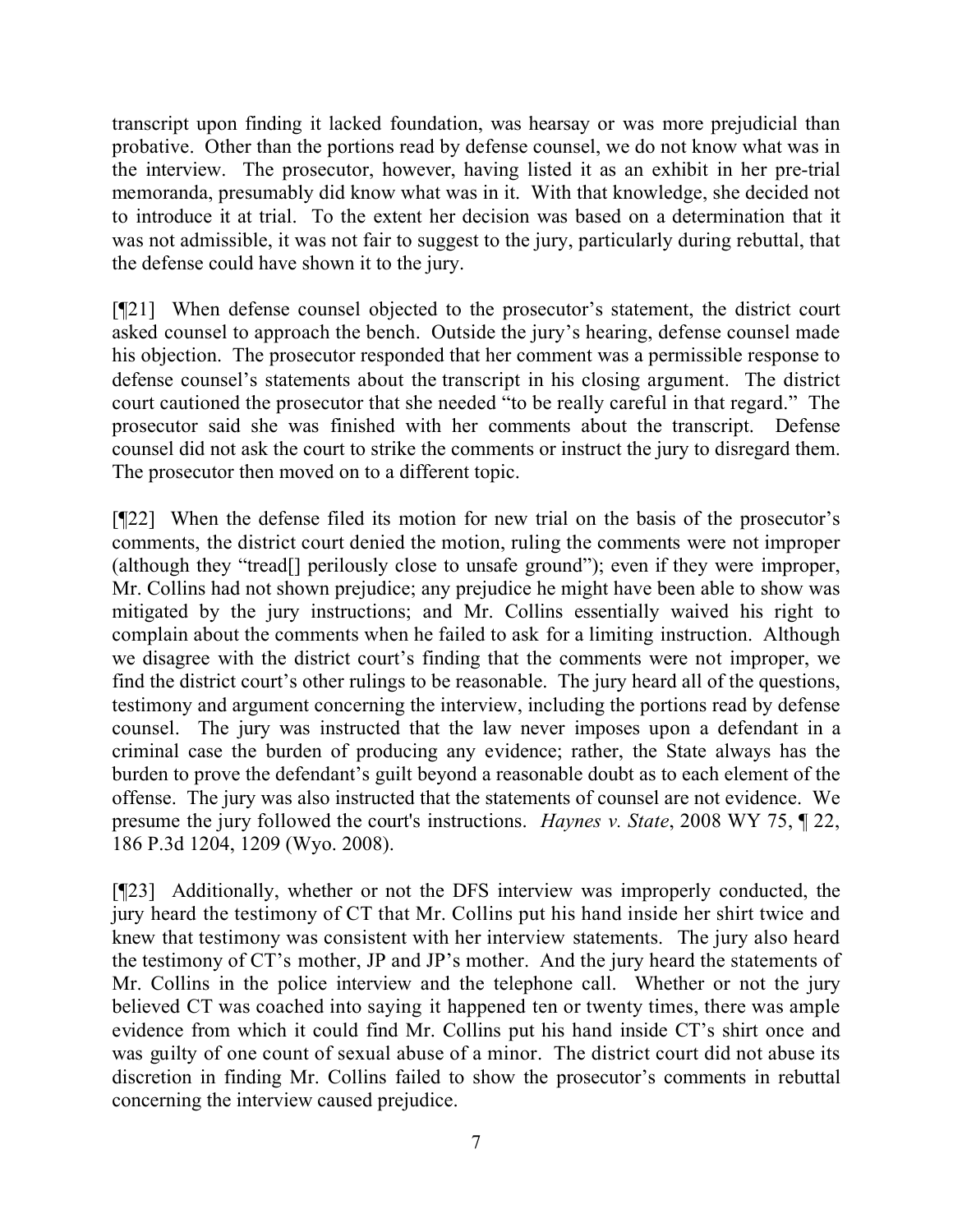### *2. Comments on the lack of a confession.*

. . . .

[¶24] Mr. Collins contends prosecutorial misconduct occurred when the prosecutor commented in her rebuttal closing argument on the fact that he did not confess to the crime charged. He asserts the comments were an improper comment on his right to remain silent. The Fourteenth Amendment to the United States Constitution and Wyo. Const. art. 1, § 11 provide that no person shall be compelled to testify against himself in any criminal case…" *Tortolito v. State*, 901 P.2d 387, 389 (Wyo. 1991). A prosecutor's use of a defendant's silence to infer guilt is constitutionally prohibited. *Id*. at 390. In analyzing right-to-silence cases, we consider the entire context in which the statements were made. *Spinner v. State*, 2003 WY 106, ¶ 19, 75 P.3d 1016, 102 (Wyo. 2003).

[¶25] To place the comment challenged here in context, we first quote from the prosecutor's closing argument.

> And you heard from Detective Jarvie. Detective Jarvie interviewed [Mr. Collins], and [Mr. Collins] did not admit to doing something intentional. He didn't flat out deny doing something, but if he did it was unintentional.

> You heard from [Mr. Collins] in the recordings, … and [he] first said, if he did, it was, quote, "unintentional", an accident, … or he also said at one point, what if it was a lapse of judgment? He never actually admits that he was touching [CT] in the interview, but he says a lot of things that make you wonder why, why isn't he just flat-out denying it?<sup>2</sup>

<sup>&</sup>lt;sup>2</sup> The prosecutor's statement that Mr. Collins did not deny putting his hand in CT's shirt misrepresented what he said during the interview. In fact, the following exchanges occurred during the interview:

Jarvie: … Did your hand ever go down [CT's shirt] at all? Collins: No, I don't do shit like that. Jarvie: You don't do shit like that? Collins: Nope. … Jarvie: … Because she said it happened between 10 and 20 times. Collins: That's bullshit. … Jarvie: But you don't remember if it specifically happened – Collins: No. Jarvie: -- just that it's a possibility? Collins: No. Jarvie: Okay. How do you want things to go forward from here? Collins: Well, what are you driving at? Jarvie: I'm asking you.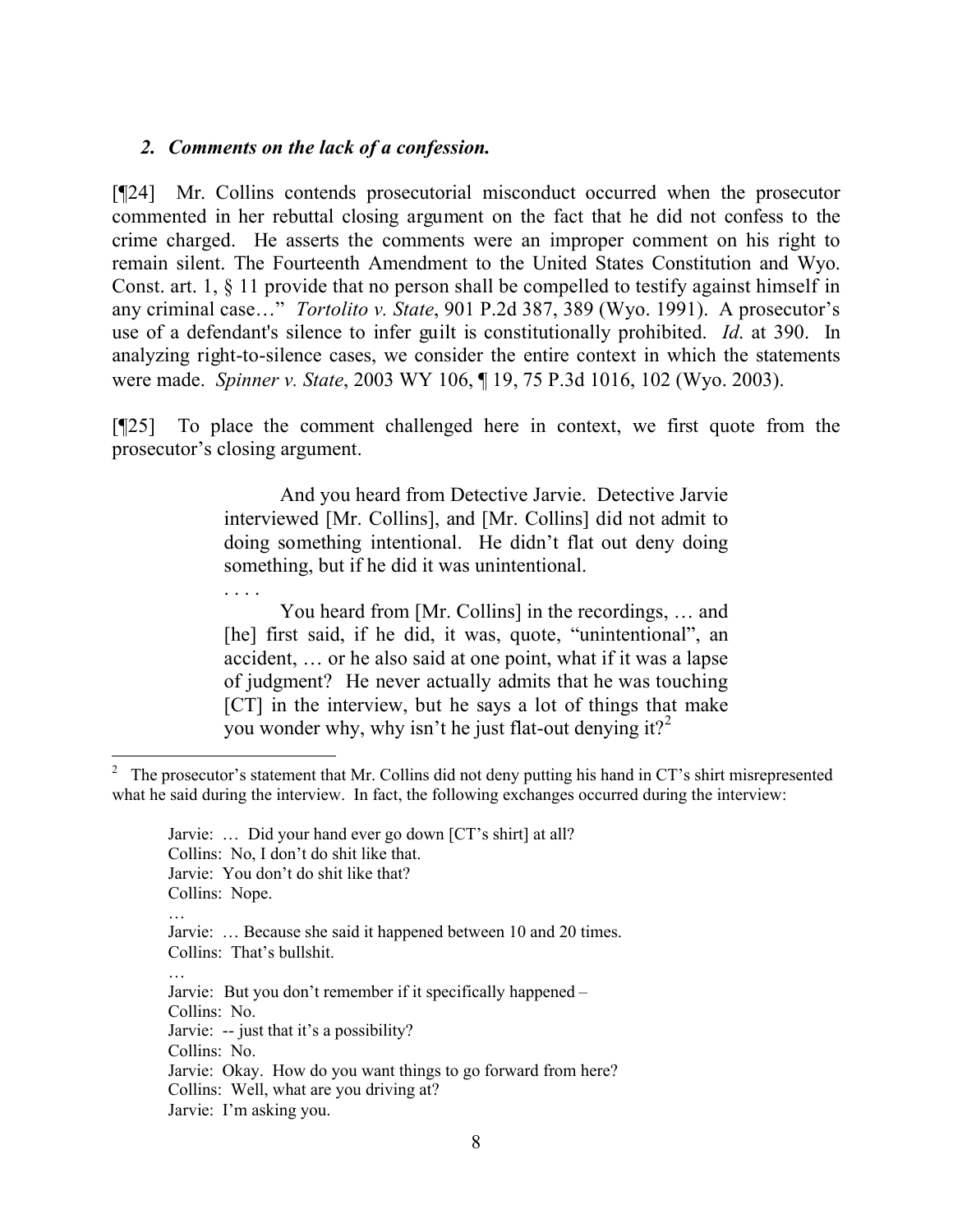If he's being asked about a lapse of judgment, what would an ordinary person do in that situation? Being asked if they put their hand down a nine-year-old girl's tank top and touched her breasts. Would it not be, that never happened? Would it be, well, what if it was a lapse of judgment?

(Footnote added.)

[¶26] Defense counsel responded in his closing:

The interview with [Mr. Collins] done by Detective Jarvie, why would he not just deny it? Life experience. I'm guessing most of us have been pulled over by a police officer. Do you ever get pulled over by a police officer and sit there and wonder, what did I do, and not be sure why you were pulled over? Does talking to a police officer make you nervous, your heart jump? You get nervous.

[Mr. Collins] was in that police interrogation room for 90 minutes. … He got tired of Detective Jarvie trying to build rapport with him. He just cut to the chase, what's all this crap about? He was tired of it. He … didn't know. He wanted to find out.

Detective Jarvie, he's very good at what he does. ... He lies, he minimizes, he distorts the facts, and why does he do those things? To try and get him to say something that deep down he doesn't believe and he won't admit. That's the only chance he has. . . .

You can place yourself there. If you're in a room with Detective Jarvie and he's telling you that he has two witnesses that saw you do something to  $a - this$  girl, and you're wracking your brain, and you can't think of it and you can't remember it, are you going to doubt yourself? You're like, man, two witnesses? What did I do? Is it possible? Yeah, it's possible I guess, but I don't remember it. If I did it, I don't remember it. If I did it, it was an accident. It wasn't

Collins: What do you mean how do I want things to go forward? I didn't do anything. If I did, like you say, with your witness, it was pure accidental. There was no intentional shit like that.

Mr. Collins does not challenge the prosecutor's misrepresentation on appeal. We presume the jury listened to the evidence and the instruction that the attorneys' arguments were not evidence and disregarded the prosecutor's misstatements.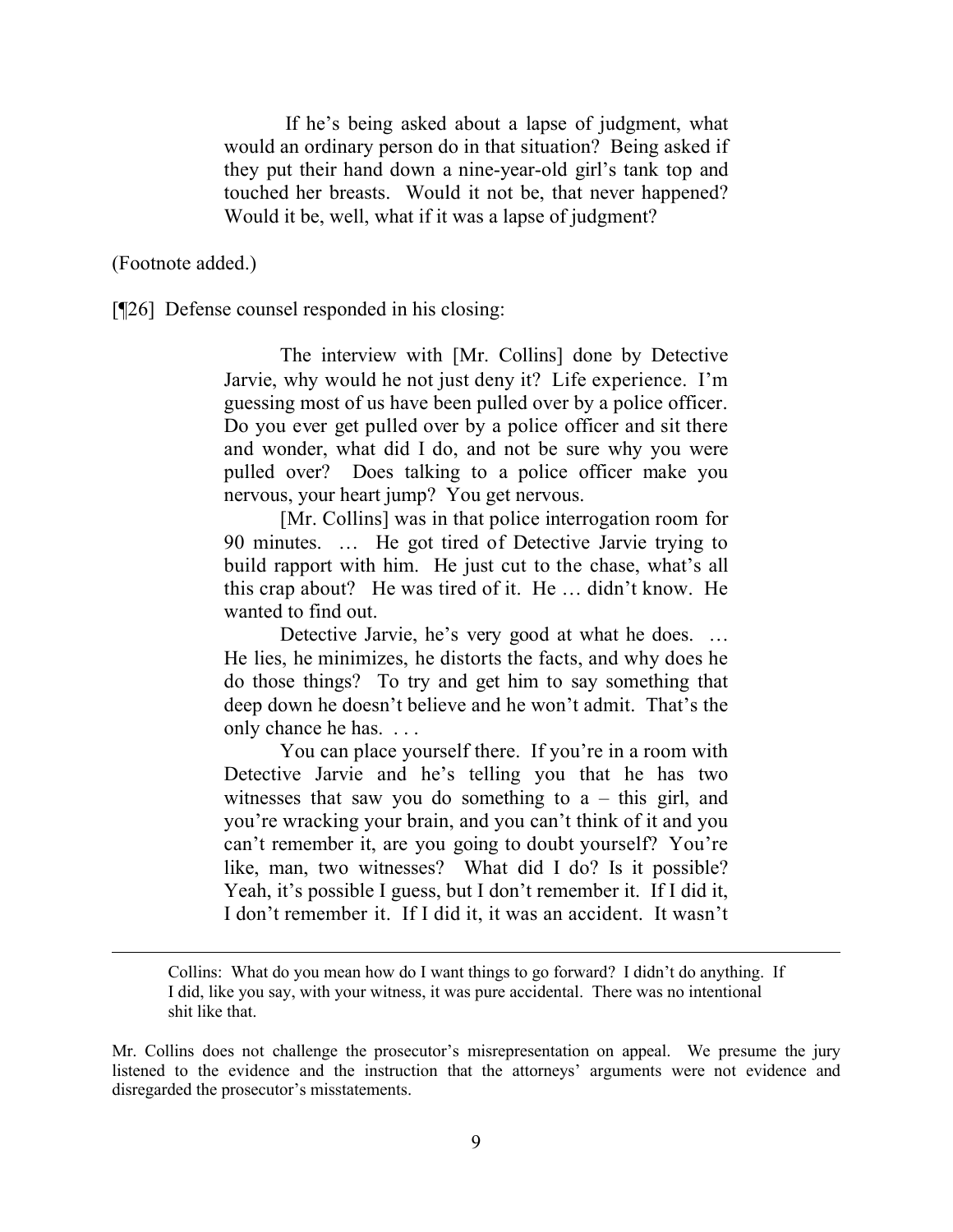anything intentional. Is [Mr. Collins] the only one that would react like that?

But Detective Jarvie tries over and over again. He wants the confession. Absolutely, it's manipulation, it's coercion.

I think the State likes the sentence in the interview where [Mr. Collins] says, what if it was a lapse in judgment? Watch the tape. Detective Jarvie … talks for a bit. He talks about his own lapse of judgment[], his own mistake, and [Mr. Collins] sits and thinks, would it be better just to admit something that I haven't done? So he asks the question, what if it was a lapse of judgment? What's … the plan? And of course [Detective Jarvie] recognizes that. He's like, I don't want you just to tell me something that's not true. He knows … that's not a confession.

[¶27] Then, in rebuttal, the prosecutor said:

 $\overline{a}$ 

. . . .

… what [defense counsel] is telling you, in essence, if you do not have a confession, if you do not have someone saying, the Defendant, yes, I put my hand down her shirt, yes, the reason I put my hand down her shirt was for sexual arousal, gratification, or abuse, you cannot convict, and that is not true. You do not have to have a confession.

How many times do you think we have confessions in these cases? How many times do you think people are going to admit to doing something – doing something like that? Because that's not something that sounds good. It's not something that someone is going to want to tell a police officer, it's not something that was told to Detective Jarvie. If you do not have a confession, can you convict in these cases? Yes, you can.

[¶28] The issue Mr. Collins presents on appeal concerns only the prosecutor's comments in her rebuttal argument about the fact that he did not confess.<sup>3</sup> Defense counsel did not

<sup>&</sup>lt;sup>3</sup> Initially, we were more concerned with the prosecutor's opening remarks to her closing argument, in which she stated, "[Mr. Collins] didn't flat-out deny doing something" and "he says a lot of things that make you wonder why, why isn't he just flat-out denying it?" Not only do these remarks misrepresent what occurred in the interview, they struck this Court as implicating Mr. Collins' right to remain silent. However, upon reviewing our precedent, we are satisfied the remarks were not a comment upon Mr. Collin's right to remain silent, but were instead comments on the statements he did make to Detective Jarvie. *See Teniente v. State*, 2007 WY 165, ¶ 24, 169 P.3d 512, 523-524 (Wyo. 2007) (prosecutor's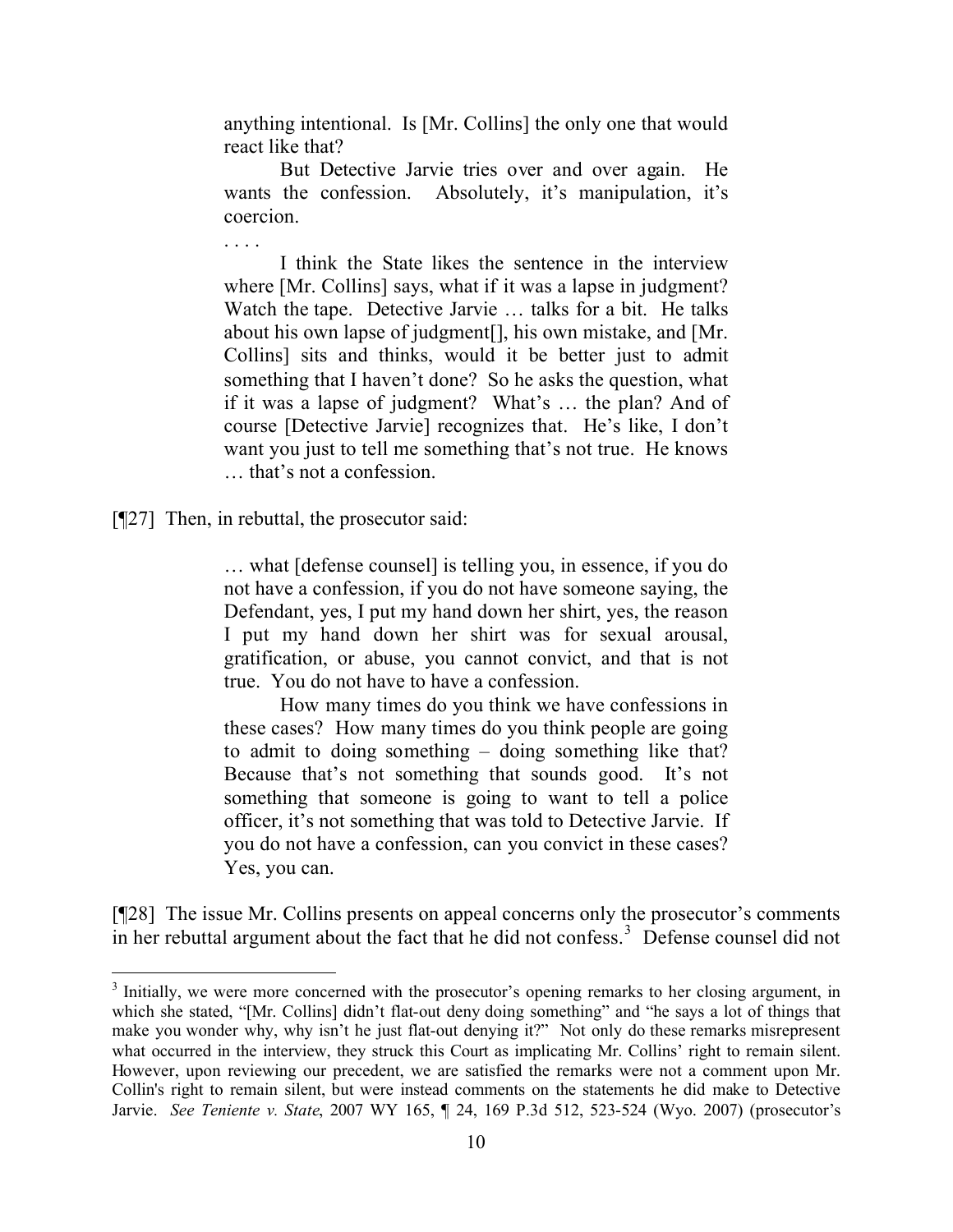object to the prosecutor's comments and so we review Mr. Collins' claim for plain error. The challenged comment clearly appears in the record and so we consider whether it violated a clear and unequivocal rule of law. In *Tortolito*, 901 P.2d at 391, a robbery case, the defendant remained silent when police asked whether he took the money. In his opening statement at trial, the prosecutor mentioned the defendant's silence in the face of the police questions. *Id*. During direct examination of the State's witness, the prosecutor asked questions eliciting testimony that in response to police questioning the defendant did not say a word, just stood there and did not respond. *Id*. In his closing argument, the prosecutor characterized the defendant's silence as an admission. *Id*. This Court held the prosecutor's use of the defendant's constitutionally protected right to remain silent in the face of the officers' questions was impermissible comment on that right. *Id*.

[¶29] *Spinner*, 2003 WY 106, 75 P.3d 1016, involved a battery against a household member. When police arrived at the scene, they saw an individual approaching and asked him his name and where he lived. *Id*., ¶ 14, 75 P.3d at 1021. The man did not answer. He was subsequently identified as the perpetrator and arrested. At trial, the prosecutor repeatedly questioned witnesses about the defendant's refusal to answer the police officer's questions and commented on his silence during opening statement and closing argument. *Id*., ¶¶ 14, 15 and 17, 75 P.3d at 1021-1023. This Court held that the prosecutor's use of the defendant's silence in the face of police questioning constituted impermissible comment on his right to remain silent.

[¶30] In *Guy v. State*, 2008 WY 56, ¶ 12, 184 P.3d 687, 693 (Wyo. 2008), an attempted second degree murder case, the defendant asserted the following comments made by the prosecutor in closing argument were improper:

> [Y]ou've already been told by the judge the law says that you can infer the existence of malice and an attempt to kill. Why do we tell you that? Because we're not mind readers. And we rarely have the luxury of bringing you cases where everything was on video tape. After it happened, everybody sat down, including the perpetrators, confessed, told us what they were thinking clearly, enunciated their intent, and elaborated on what they hoped had happened. It hasn't happened to me yet. I have been doing this long enough to

statements, when taken in context, did not implicate defendant's right to silence; prosecutor was pointing out what defendant had said in police interview, not his failure to speak); *Carothers v. State*, 2008 WY 58, ¶ 16, 185 P.3d 1, 12 (Wyo. 2008) (prosecutor's comment was not a comment upon the defendant's right to remain silent, but was a comment about the contents of the statement that he gave to police).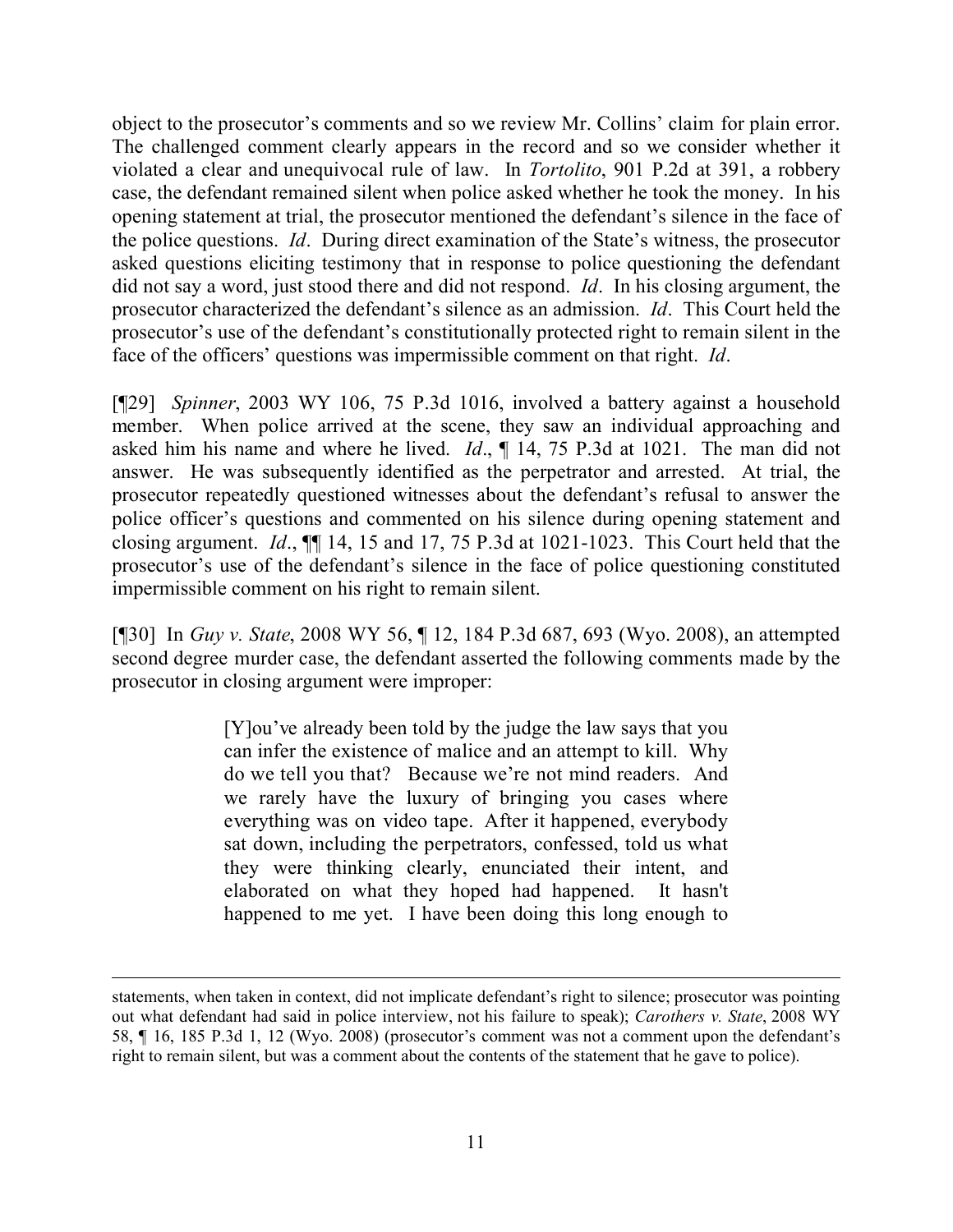know that if it was going to happen, I think I would know about it. So we get back to inference.

The defendant argued the prosecutor's comment that malice could be inferred because confessions are rare constituted an impermissible comment on his right to remain silent. *Id*., ¶ 13, 184 P.3d at 693. This Court rejected the claim, finding instead that the argument was a permissible attempt to explain to the jury that it could infer the defendant's state of mind from the surrounding circumstances. *Id*. We did not find the prosecutor's comment about confessions being rare to be a comment on the defendant's right to silence.

[¶31] In *Tortolito* and *Spinner*, the prosecutors asked questions of witnesses and commented directly in opening statement and closing argument on the defendants' silence. In *Guy*, the prosecutor informed the jury that a confession was not required for a guilty verdict. In the present case, it is clear that both parties commented on the fact that Mr. Collins did not admit to the charge. The prosecutor, while acknowledging that fact, attempted to persuade the jury that it could infer Mr. Collins' guilt from his question about what would happen if he said he had a lapse of judgment. Defense counsel argued Mr. Collins' question was not an admission of anything but a reflection of his nervousness and uncertainty upon being confronted by a police detective who said two witnesses had seen him put his hand inside CT's shirt. Defense counsel also argued the detective's objective was to get Mr. Collins to confess, he coerced Mr. Collins into making an incriminating statement and he ended the interview when he felt he had a statement implicating Mr. Collins. On rebuttal, the prosecutor attempted to diffuse the argument that Mr. Collins' question was not a confession by saying a confession is not necessary to convict and it is rare to have a confession in these kinds of cases.

[¶32] Given the context in which the prosecutor made the challenged statements, we conclude they did not implicate Mr. Collins' right to remain silent. As in *Guy*, the prosecutor's comments merely informed the jury a confession was not required to convict a defendant. Therefore, although the comments clearly appear in the record, we hold they did not violate a clear and unequivocal rule of law and Mr. Collins has not established plain error.

## *3. Statement that the jury had a choice between finding the child witnesses to be liars or finding Mr. Collins guilty.*

[¶33] After defense counsel's closing argument, the prosecutor began her rebuttal as follows:

> There's a choice that you have to make in this case, and the first thing I want to talk to you about is you have options. You have options of the way to view this.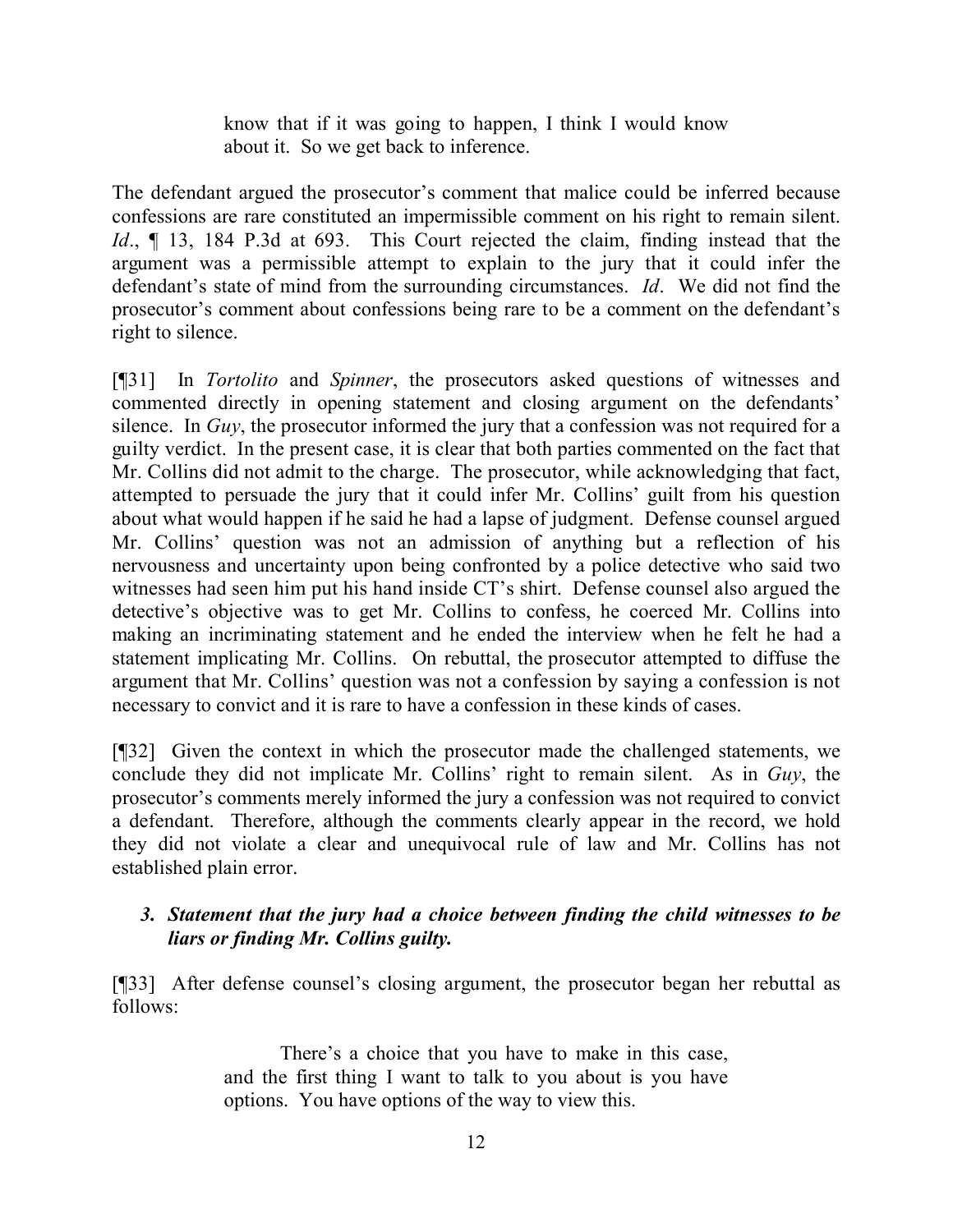One of the ways to view this is, [JP] lied when he told his mom, he lied when he told Detective Jarvie, he got on the stand and he lied. CT lied when she told [JP's mother], she lied when she told her mom, she lied when she was in the [DFS] interview, she lied on the stand. Detective Jarvie coerced the Defendant into saying things, and there was a break in the jail recording where there were a couple of words left out that were "they said."

Mr. Collins contends it was plain error for the prosecutor to tell the jury it had the choice between finding him guilty or concluding the child witnesses had lied. The challenged comment clearly appears in the record and the first prong of the plain error test is satisfied. The question is whether the comment violated a clear and unequivocal rule of law.

[¶34] Wyoming law is clear that a prosecutor may not elicit opinions concerning witness credibility or personally vouch for the credibility of a witness. *Fennell*, ¶ 31, \_\_\_ P.3d at \_\_\_. The statements challenged here did neither. In the context of closing argument, it has long been the rule in Wyoming that it is not reversible error for a prosecutor to argue that a defendant is a liar when the evidence supports a reasonable inference that such is in fact the case. *Jensen v. State*, 2005 WY 85, ¶ 19, 116 P.3d 1088, 1096 (Wyo. 2005); *Beaugureau v. State*, 2002 WY 160, ¶ 14, 56 P.3d 626, 632 (Wyo. 2002); *Barnes v. State*, 642 P.2d 1263, 1266 (Wyo. 1982). Particularly where, as here, the prosecutor makes it clear that the choice is in the hands of the jury, the argument is not improper. *Jensen*, ¶ 19, 116 P.3d at 1095; *Beaugureau*, ¶ 14, 56 P.3d at 632; *Barela*, 787 P.2d at 84. The prosecutor's comments in Mr. Collins' case did not violate a clear and unequivocal rule of law.

### *4. Statement that JP was a "hero."*

[¶35] Mr. Collins' final claim of prosecutorial misconduct involves the prosecutor's characterization of JP as a "hero." During her closing argument, the prosecutor said:

> What I want to end with right now is there were two men that were there when this happened. That was the Defendant and that was [JP]. [JP] was nine. The defendant was 62. If there was anyone that was supposed to be protecting a nineyear-old girl, it should have been the Defendant. The Defendant should have known something was wrong. Instead, there was a nine-year-old hero, who was a boy, that had to protect a nine-year-old girl, and he did.

Defense counsel did not object.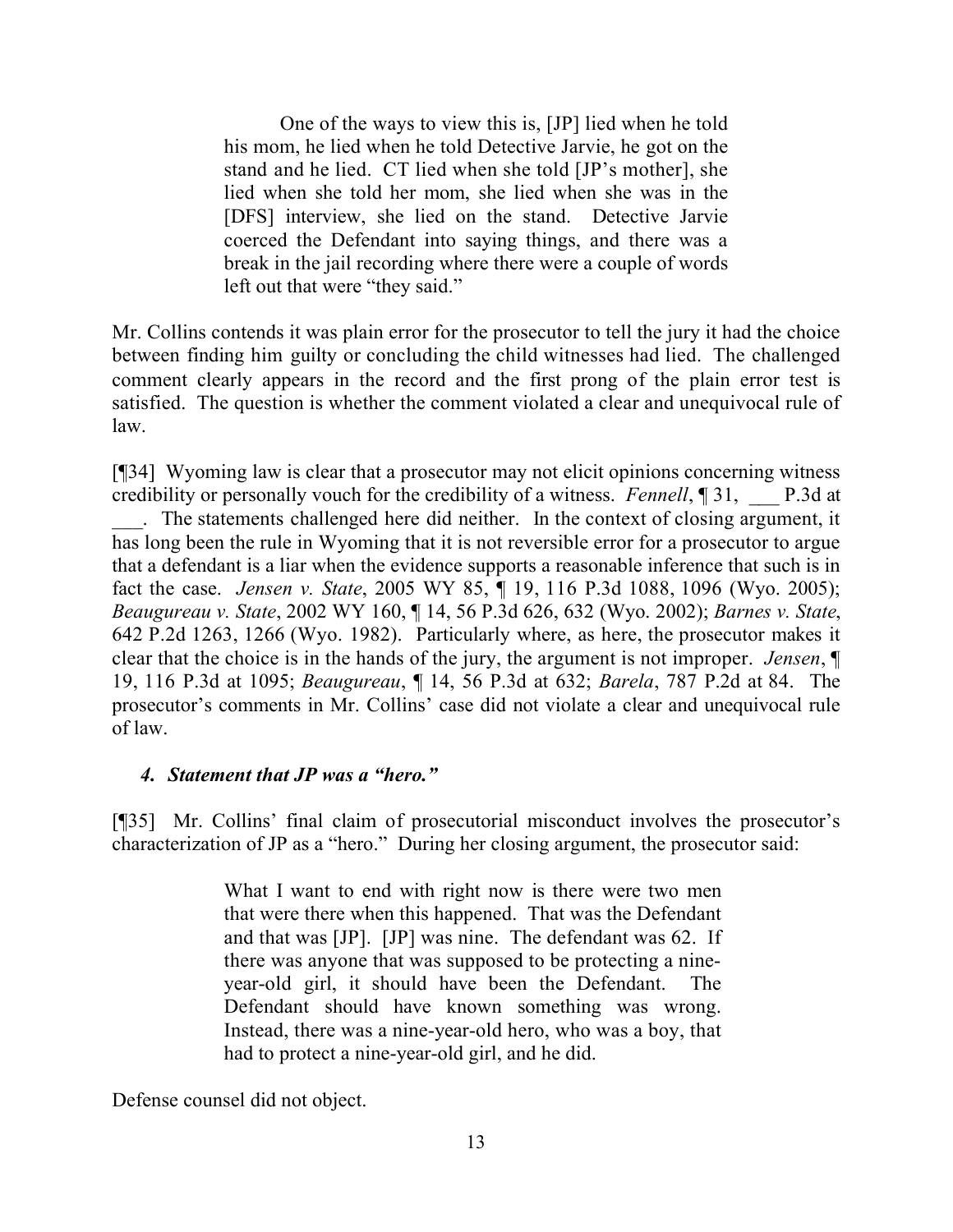[¶36] The alleged error clearly appears in the record and the question is whether the comment violated a clear and unequivocal rule of law. Wyoming law is clear that a prosecutor may not personally vouch for the credibility of the State's witnesses. *Fennell*, ¶ 31, \_\_\_ P.3d at \_\_\_, citing *Dysthe v. State*, 2003 WY 20, ¶ 29, 63 P.3d 875, 886 (Wyo. 2003). In *Fennell*, we held that the prosecutor improperly vouched for the credibility of the State's witnesses when he told the jury "we know" the defendant delivered cocaine, i.e. is guilty, because the detectives "did their job incredibly well" and were "incredibly good at their job." *Id.*,  $\P$  31, \_\_\_\_\_ P.3d at \_\_\_\_. We contrasted those remarks with a comment we held was not improper in *Burton v. State*, 2002 WY 71, ¶ 32, 46 P.3d 309, 317 (Wyo. 2002). In *Burton*, ¶ 33, 46 P.3d at 317, the prosecutor said the witnesses were "blatantly honest" in admitting to the jury that they were doing drugs. We said:

> The prosecutor's comment in *Burton* referenced testimony from witnesses who had admitted to the jury that they were doing drugs. In that context, the prosecutor was not confirming as a result of his own experience that they were blatantly honest; he was pointing out that the witnesses had been forthright, something the jury itself had experienced when they heard the witnesses' testimony. In the present case, the prosecutor's comments involved his own opinion or experience of the incredible job the agents did, something the jury had not experienced and one of the very questions the jury had to resolve for itself.

*Fennell*,  $\P$  43, P.3d at We concluded the prosecutor in *Fennell* had asserted "his belief based on his personal opinion or experience that the agents did an incredible job, thus creating the risk that the jurors would view him as an authority whose knowledge and opinions carried greater weight than their own." *Id*.

[¶37] In *Teniente*, ¶ 32, 169 P.3d at 525 (Wyo. 2007), the prosecutor made the following comments to the jury in closing argument:

> [W]e have one eyewitness, one eyewitness that stepped up to the plate February 18th, and said, 'I was there. This is what happened.' A statement as, you know, he has stayed consistent with, a statement he testified to in Eddie's trial.

> As you notice, when [defense counsel] went to question him, he couldn't impeach him on any of his prior inconsistent statements because there weren't any. He has stayed consistent, ladies and gentlemen, even in the face of threats from his family, ostracism by his family.